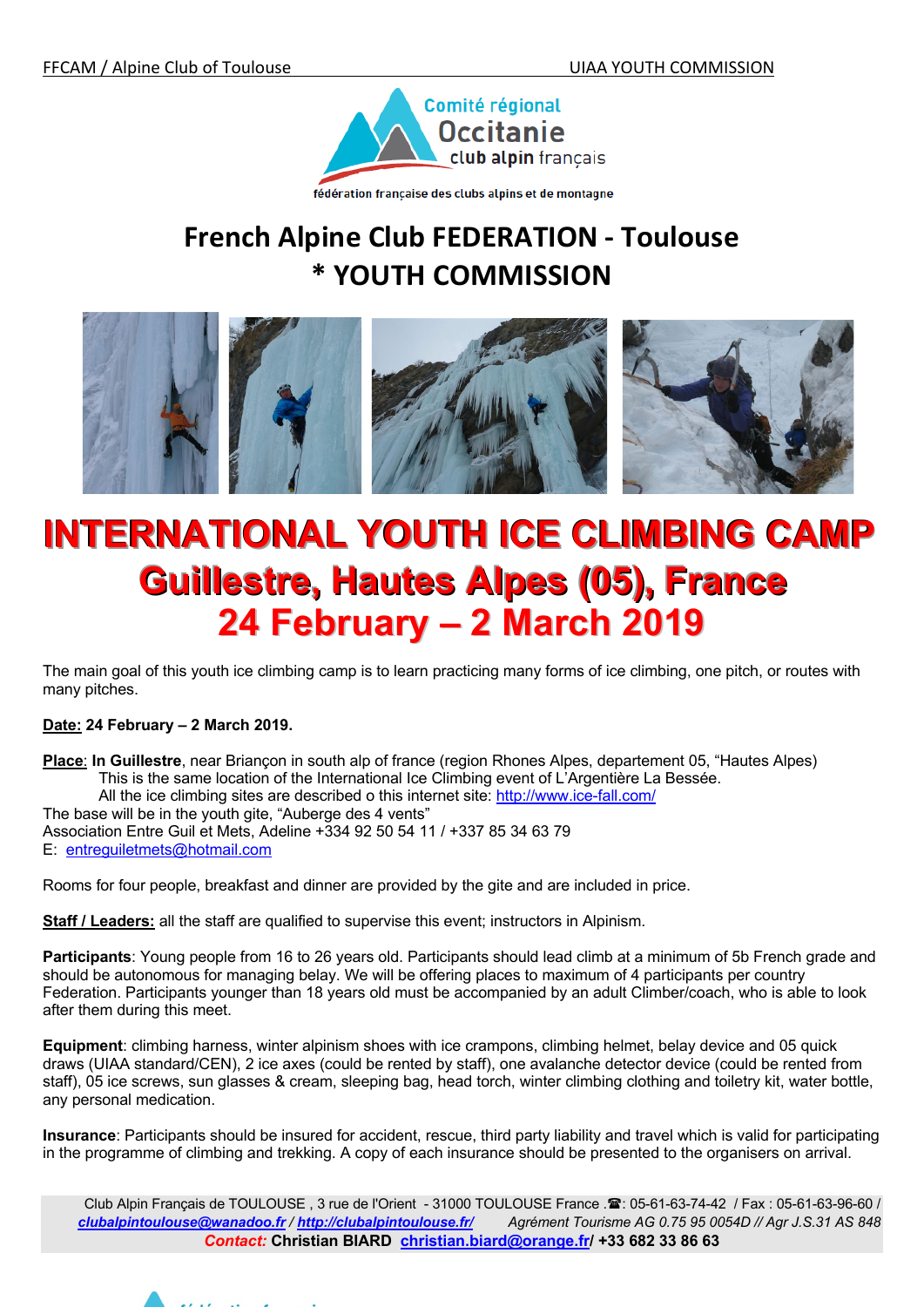**Entry visas**: If your representatives need to obtain entry visa, please confirm their names and passport numbers to the contact emails as soon as possible as Visa processing is a very lengthy process.

**Price: 250 EUR per participant**, payable on arrival to the organiser. Accommodation, full board, instructor and organisational costs included *(except picnic of midday)* .

#### **Registration deadline: 31 January 2019.**

**Please note that even if registration requests are submitted before this deadline, it is not a guarantee of participation. The camp could be full before this deadline.**

#### **Meeting point:**

- Gite (there is a train between Briançon and Gap, with a stop at Montdauphin and then a shuttle to Guillestre. - Or Blagnac Airport (Toulouse) on Saturday, 23 February *(then travelling on the 24th by minibus with young French participants from Toulouse) .*

#### **\*Transport**: for **Additional information and registration contact:** *christian.biard@orange.fr Member of the National Commissions of Youth and Mountaineering of FFCAM Member of the Pyrenees Regional Committee Head of Mountaineering and Youth sections at CAF-Toulouse*

**About UIAA Global Youth Summit events**: These events are a great opportunity to meet a varied group of young climbers from home and abroad, and make new friends, as well as exchange climbing techniques.

## **Schedule / Activities:**

The main goal of this youth climbing camp is to practice many forms of ice climbing, one single pitch, or routes with many pitches; all the ice climbing sites are described on this link: http://www.ice-fall.com/

There is also during the camp a training with a guide for future Ice Instructors FFCAM; during this training camp, we wil explain:

- the use of different sort of equipment (ice screw, crampons, ice axe,
- the way to climb on ice safely and to make a safe belay
- to experience the ice and its quality,

- a first approach how to climb in "dry tooling" and also how to manage an ice training school for inexperienced climbers.

- Some pictures of different events / camps on

- 2018 https://photos.app.goo.gl/wfxcECOmeFHLH8Bi2
- 2017 https://goo.gl/photos/PYwc9rgKVvQhD9gH7
- 2016 https://goo.gl/photos/6TVTtQfshAJqnsb5A
- 2015 https://goo.gl/photos/RYefFhTLxKdGpEsH6
- 2014 https://goo.gl/photos/mue9fSnLkrvT4iU59
- 2013 https://goo.gl/photos/kkF7vm3jat1eAxs68
- 2012 https://goo.gl/photos/gnFBD2tSnMYgmFgJ8

#### **Sunday, end of afternoon, 24 February 2019:**

- **-** Arrival about 18:00 of the participants coming from Toulouse
- Foreigners participants pick up from Montdauphin station
- Check into rooms
- Provisioning by staff of any missing materials.

**Other days :** 07:00, breakfast, then splitting in different groups according climber's current level of ice climbing on different sites.

**Last day, Saturday, the 2 March 2019, about 13:00: end of the camp** (come back to Toulouse about 08 PM for people from Toulouse).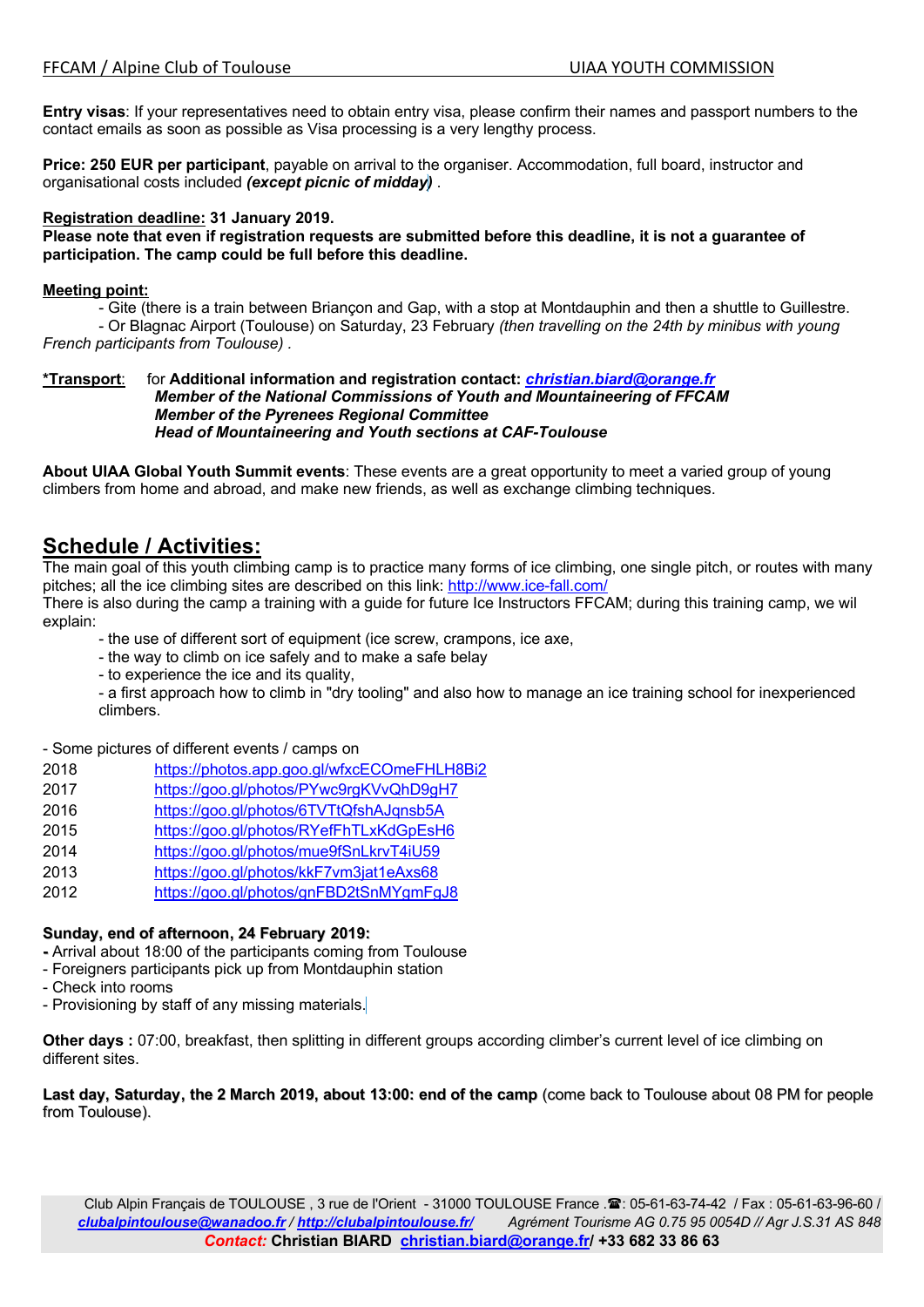## **REGISTRATION FORM International ice climbing in Guillestre, Hautes Alpes (05), France 18 February – 2 March 2019.**

| <b>FEDERATION:</b> |      |
|--------------------|------|
| ADDRESS:           |      |
| PHONE:             | FAX: |

| E-MAII |
|--------|
|        |
|        |
|        |
|        |
|        |
|        |

#### **PARTICIPANT:**

| Name and Family Name                                                                                      |    |        |                       | <b>Sex</b>     |  |  |  |
|-----------------------------------------------------------------------------------------------------------|----|--------|-----------------------|----------------|--|--|--|
| Date of Birth                                                                                             |    | Email  |                       |                |  |  |  |
| <b>Address</b>                                                                                            |    |        |                       |                |  |  |  |
| Telephone                                                                                                 |    | Fax    |                       |                |  |  |  |
| Mobile telephone                                                                                          |    |        |                       |                |  |  |  |
| Emergency home contact<br>number                                                                          |    |        |                       |                |  |  |  |
| Passport number                                                                                           |    |        | Period of<br>validity |                |  |  |  |
| Date of issuing and city                                                                                  |    |        |                       |                |  |  |  |
| Please indicate your language preferences.                                                                |    |        |                       |                |  |  |  |
| Spoken languages                                                                                          | 1. |        | 2.                    |                |  |  |  |
| Special diets: $\Box$ vegetarian $\Box$ Eat variety $\Box$ allergies and intolerances $\Box$ special diet |    |        |                       |                |  |  |  |
| Details:                                                                                                  |    |        |                       |                |  |  |  |
| Do you have any Special medical needs or allergies that we should be aware of?                            |    |        |                       |                |  |  |  |
| Name and telephone numbers of                                                                             |    |        |                       |                |  |  |  |
| a person we can contact in the                                                                            |    |        |                       |                |  |  |  |
| event of an emergency                                                                                     |    |        |                       |                |  |  |  |
| Participant climbing experience, level and skills:                                                        |    |        |                       |                |  |  |  |
| I can tie in /Yes/No/ $=$                                                                                 |    |        |                       |                |  |  |  |
| $*$ I can top rope belay safely /Yes/No/ =                                                                |    | using  |                       | (belay device) |  |  |  |
| * I can lead belay safely /Yes/No/                                                                        |    | with a |                       | (belay device) |  |  |  |
| My current redpoint level is:<br>My current onsight level is: _________                                   |    |        |                       |                |  |  |  |
| If you have more participants, please use another copy of this form.                                      |    |        |                       |                |  |  |  |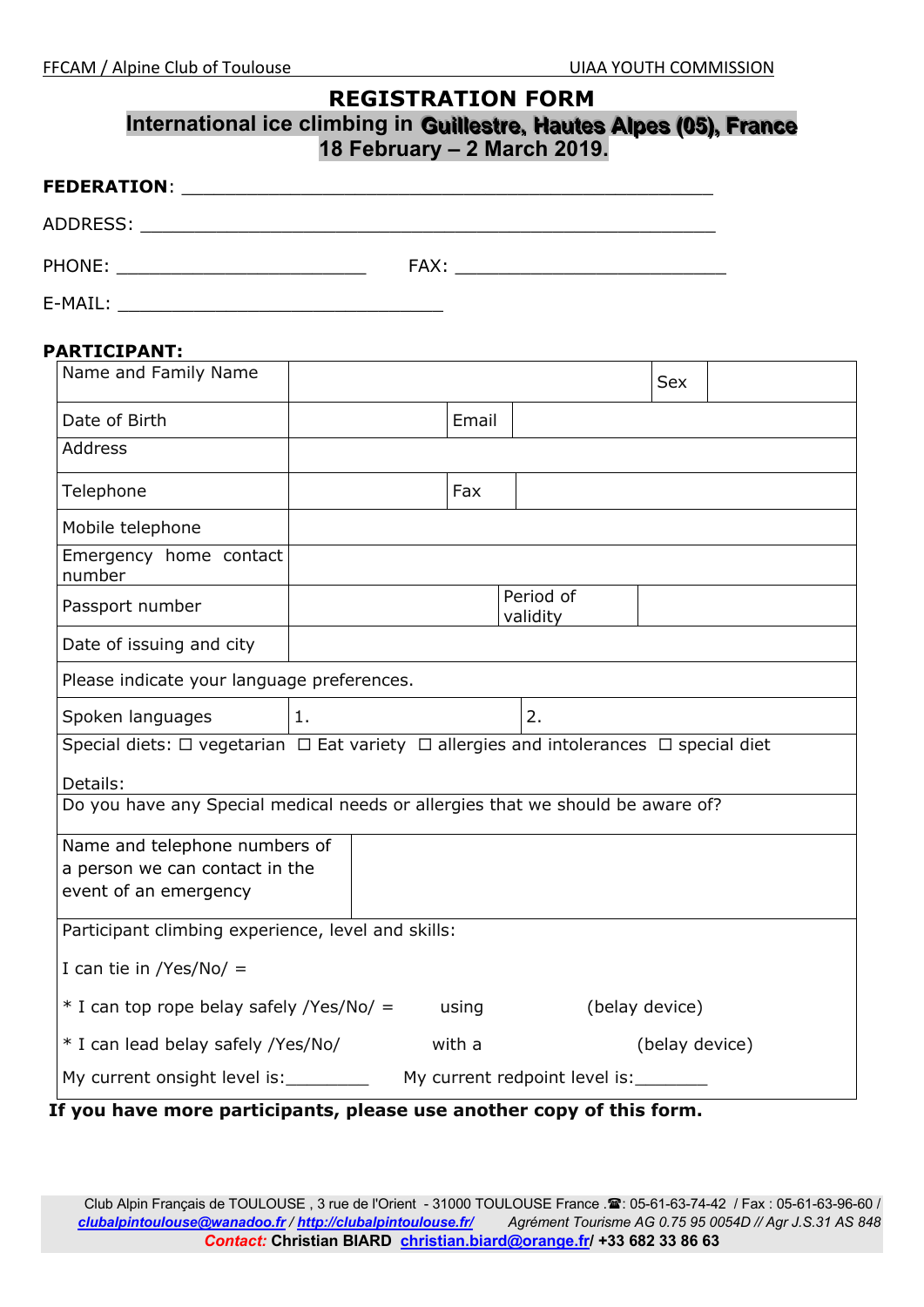FFCAM / Alpine Club of Toulouse UIAA YOUTH COMMISSION

## **Place, date and time** of arrival and **transport**, which you plan to use :

\_\_\_\_\_\_\_\_\_\_\_\_\_\_\_\_\_\_\_\_\_\_\_\_\_\_\_\_\_\_\_\_\_\_\_\_\_\_\_\_\_\_\_\_\_\_\_\_\_\_\_\_\_\_\_\_\_\_\_\_\_\_\_

**Questions**: \_\_\_\_\_\_\_\_\_\_\_\_\_\_\_\_\_\_\_\_\_\_\_\_\_\_\_\_\_\_\_\_\_\_\_\_\_\_\_\_\_\_\_\_\_\_\_\_\_\_\_\_\_\_

**Signed Participant :\_\_\_\_\_\_\_\_\_\_\_\_\_\_\_\_\_\_\_\_\_\_\_\_\_\_\_\_\_\_\_\_\_\_\_\_\_\_\_\_\_\_ (Parents or participant if over 18)**

**Date:\_\_\_\_\_\_\_\_\_\_\_\_\_\_\_\_\_\_\_\_\_\_\_\_**

| Name, surname, telephone, fax and e- mail of the person to contact: |  |  |  |  |  |
|---------------------------------------------------------------------|--|--|--|--|--|
|---------------------------------------------------------------------|--|--|--|--|--|

\_\_\_\_\_\_\_\_\_\_\_\_\_\_\_\_\_\_\_\_\_\_\_\_\_\_\_\_\_\_\_\_\_\_\_\_\_\_\_\_\_\_\_\_\_\_\_\_\_\_\_\_\_\_\_\_\_\_\_\_\_\_\_

**\*\*\*Insurance:** Participants should have a collective or individual insurance policy, which guarantees covering the expenses of all rescue operations if an accident happens to them in France. In addition third party liability, accident and travel insurance should be acquired. Please bring a copy of your insurance with you.

Name of the insurance company:

Policy number:  $\blacksquare$ 

Others notes:

#### **Participants applying for a UIAA Global Youth Summit event also acknowledge and accept that:**

- Safety is a primary concern at UIAA Global Youth Summit Events, but as with all the forms of climbing/mountaineering there is a danger of personal injury or death. The participant must strictly follow the rules given by the leaders.

- Participants at UIAA Global Youth Summit events, and their parents if younger than18, accept the risks of participation and are responsible for their own actions, which should take account of relevant circumstances such as changing weather conditions.

- To take part it is necessary to be medically fit to do the activity and have valid liability and accident insurance which is valid in the country of the event and which covers rescue and repatriation. Please bring a copy of your insurance with you to show the organizers

The alcohol consumption by the young people is forbidden during the camp.

**The candidate participation must be approved and confirmed by his country Mountain Federation with the Federation's stamp and Federation's President**

Signature (or authorized representative signature)

Stamp Stamp Stamp Stamp Stamp Stamp Stamp Stamp Stamp Stamp Stamp Stamp Stamp Stamp Stamp Stamp Stamp Stamp Stamp Stamp Stamp Stamp Stamp Stamp Stamp Stamp Stamp Stamp Stamp Stamp Stamp Stamp Stamp Stamp Stamp Stamp Stamp

*Please send by mail (***christian.biard@orange.fr**) *this registration form through* **before 31 january 2019.**

Club Alpin Français de TOULOUSE, 3 rue de l'Orient - 31000 TOULOUSE France .<sup>3</sup>: 05-61-63-74-42

Club Alpin Français de TOULOUSE, 3 rue de l'Orient - 31000 TOULOUSE France . 2: 05-61-63-74-42 / Fax : 05-61-63-96-60 / *clubalpintoulouse@wanadoo.fr / http://clubalpintoulouse.fr/ Agrément Tourisme AG 0.75 95 0054D // Agr J.S.31 AS 848 Contact:* **Christian BIARD christian.biard@orange.fr/ +33 682 33 86 63**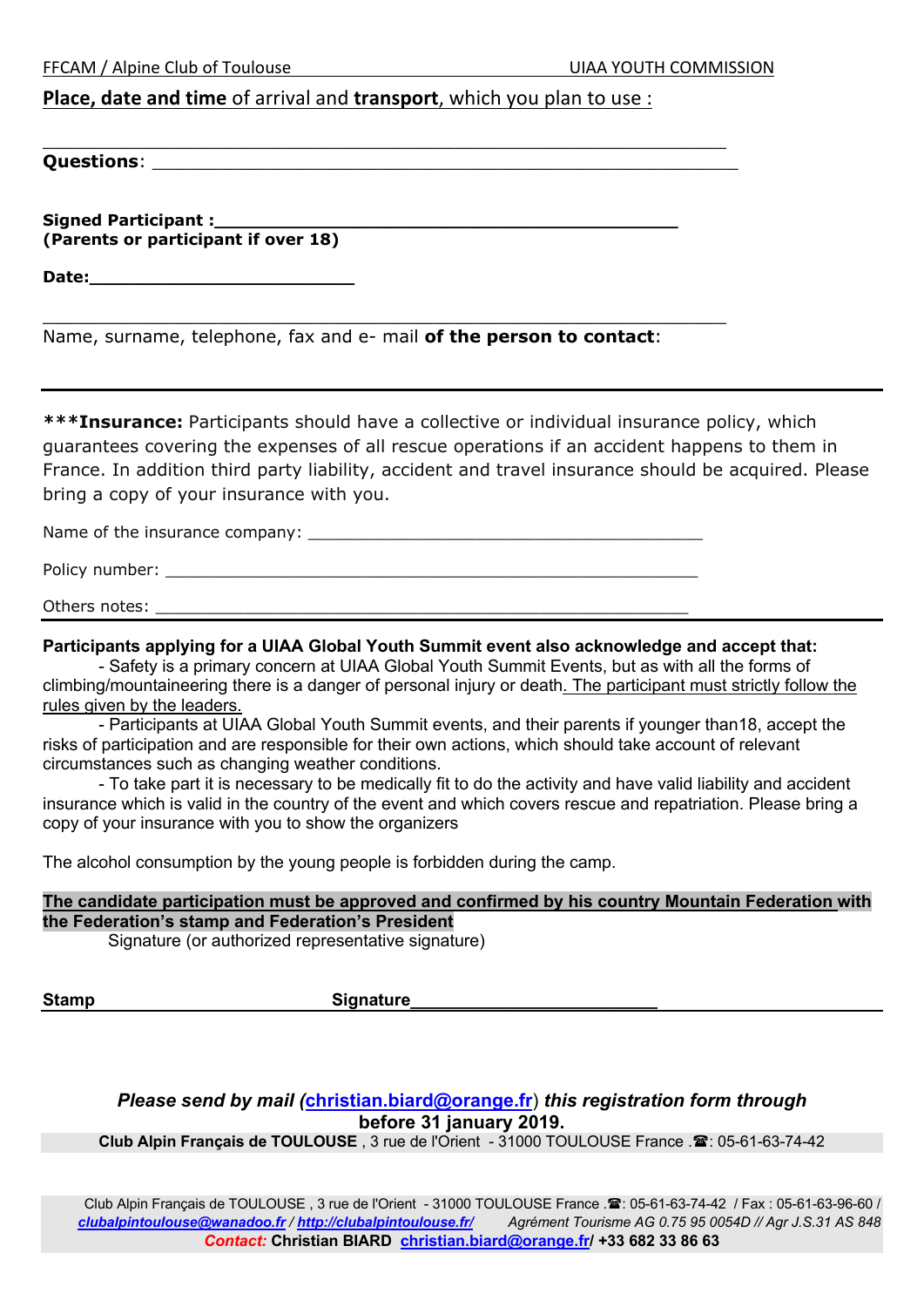## **Location of the site of the camp**

**Meeting point: Gite : there is a train between Briançon and Gap, with a stop at Montdauphin and then a shuttle to the gite "Auberge les 4 vents" .**